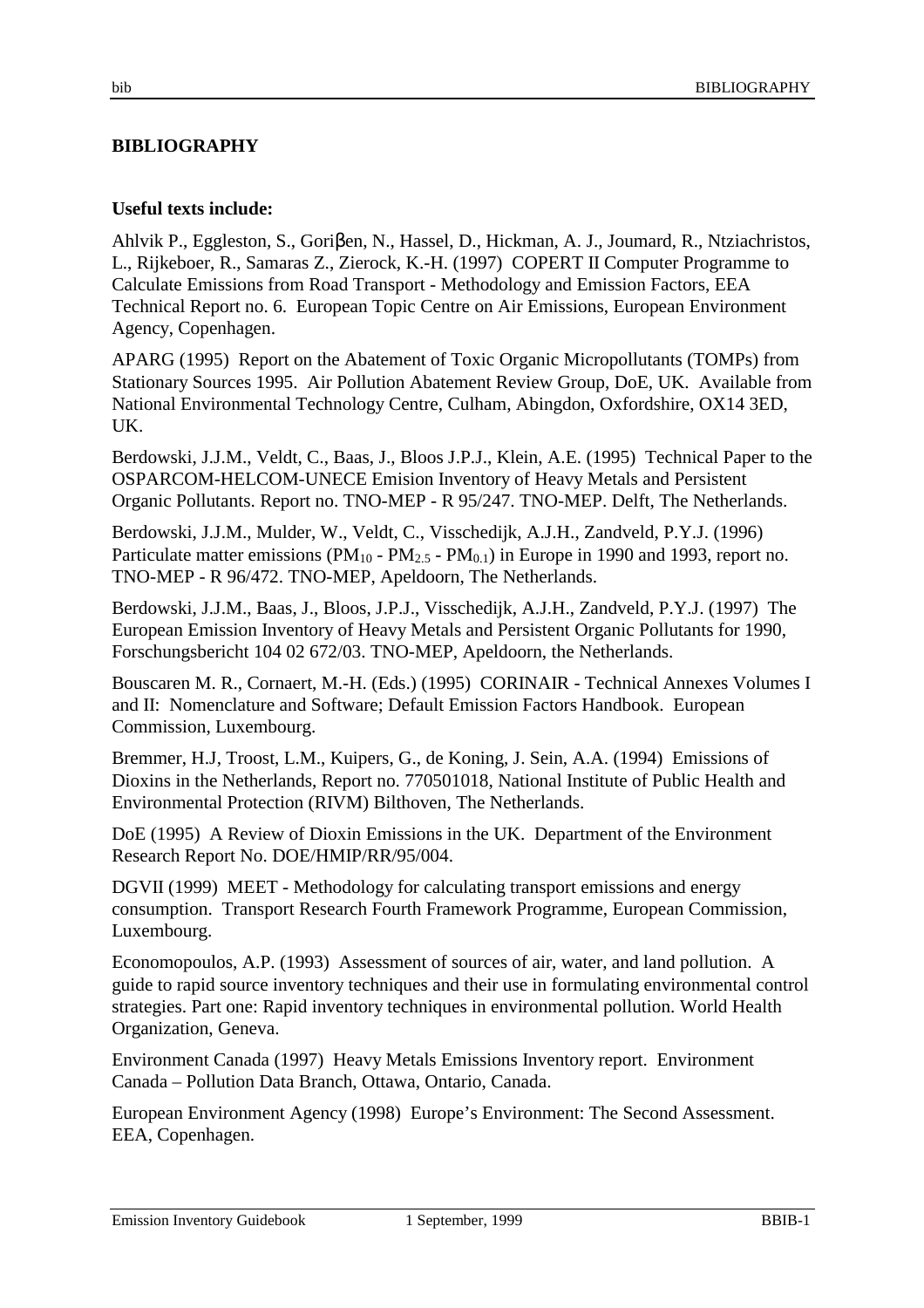European Environment Agency (1999) Environment in the European Union at the turn of the century. Environment assessment report No.2. EEA, Copenhagen.

Eurostat, European Commission and the European Environment Agency (1998) Europe's Environment: Statistical Compendium for the Second Assessment. European Commission, Luxembourg.

Grösslinger, E., Radunsky, K., Ritter, M. (1996) CORINAIR 1990 Summary Reports 1&2. Topic Reports 7& 8 1996 Air Emissions. European Topic Centre on Air Emissions, European Environment Agency, Copenhagen.

Holtmann, T., Rentz, O., Samaras, Z., Tymbanidis, Y., Zachariadis, T., Aslanoglou, M., Kulicke, K., Zierock, K.-H. (1995) CASPER: Development of a Methodology for Forecasting Atmospheric Emissions from Relevant Stationary and Mobile Source, Volumes I - III, Karlsruhe, Thessaloniki, Berlin.

International Energy Agency (1998),  $CO<sub>2</sub>$  Emissions from Fuel Combustion 1971 - 1996. OECD/IEA, Paris.

IPCC/OECD/IEA (1998) Programme on National Greenhouse Gas Inventories: Managing Uncertainty in National Greenhouse Gas Inventories - Report of Meeting, Paris 13 - 15 October 1998.

IPCC/OECD (1997) Revised 1997 IPPC Guidelines for National Greenhouse Gas Inventories. OECD, Paris.

Koch, D. (1998) Annual Topic Update 1997. Topic Report no.4/1998. European Topic Centre on Air Emissions, European Environment Agency, Copenhagen.

LUA (1997) The Identification of Relevant Industrial Sources of Dioxins and Furans in Europe (The European Dioxin Inventory).

Olivier, J.G.J., Bouwman, A.F., van der Maas, C.W.M., Berdowski, J.J.M., Veldt, C., Bloos, J.P.J., Visschedijk, A. J.H., Zandveld, P.Y.J., Haverlag, J.L. (1996) Description of EDGAR v2.0: A set of global emission inventories of greenhouse gases and ozone-depleting substances for all anthropogenic and most natural sources on a per country basis and on 1x1 grid. RIVM report 771060002/ TNO-MEP report R96/119, RIVM, Bilthoven, The Netherlands.

Pacyna J.M. (1996) Atmospheric emissions of heavy metals for Europe: Improvements, Updates, Historical Data and Projections. A report for the International Institute for Applied Systems Analysis (IIASA), Laxenburg, Austria.

Pacyna J.M. and Pacyna P. (1996) Global emissions of mercury to the atmosphere. Emissions from anthropogenic sources. Technical Report for the Arctic Monitoring and Assessment Programme. Norwegian Institute for Air Research, Kjeller, Norway.

Parma Z., Vosta J., Horejs J., Pacyna J., Thomas D. (1995) Atmospheric Emission Inventory Guidelines for POPs. Prague, Czech Republic.

Passant N. R. (1993) Emissions of Volatile Organic Compounds from Stationary Sources in the United Kingdom, Warren Spring Laboratory Report No LR990, available from AEA Technology, Culham, Abingdon OX14 3ED, UK.